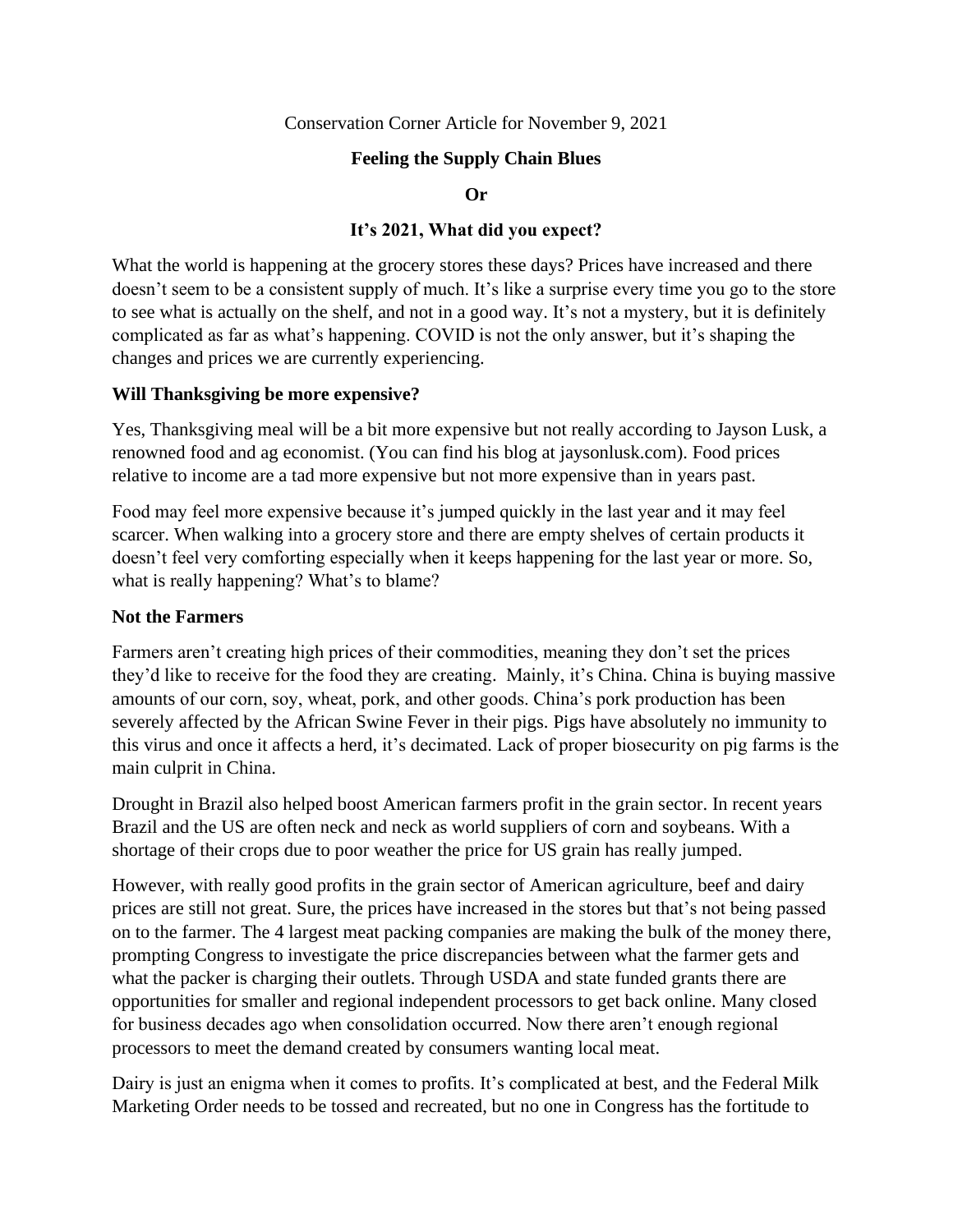plow through that order. It's a beast. Dairy farmers often buy some grain in the form of soy or corn meal, and those prices have really increased. So much so that according to Yahoo Finance, "The U.S. herd shrank by 85,000 cows between June and September, the biggest four-month drop since 2009." Thank you, Nathan Veddler, for sending this!

Expensive feed means dairy farms really need to cull unproductive cows and not adding more cows that won't be productive. This effort won't impact your dairy product purchases too much, in the short term.

# **But there's more!**

.

Labor issues have been and will continue to plague everything in America for a while. Economists aren't exactly sure where the people have gone and why not all of them are returning to work. Lack of good childcare is a key factor as well as people just retiring early. Take home pay is higher and that's all passed on to the consumer.

Energy constraints. This is probably the most complicated because governmental policy is driving this one primarily. The US government is developing and pushing renewable energy sources that are clearly not yet able to supply our nations needs while cutting petroleum-based energy supplies is absolutely making our nation more dependent on foreign petroleum. There is no new investment into new sources or technologies in petroleum. This is a problem not only for fuel, but packaging. Look at all the packaging needed for just food items!

Specifically, for agriculture, fertilizer, pesticides, and fuel prices are going through the roof. Fertilizer and pesticides have jumped 50% over 2020 and will double or triple again this next growing season, all because petroleum and natural gas supplies are not being refilled fast enough. Why? Shutdowns of pipelines like the Keystone pipeline with a moratorium on any new infrastructure or creation of new petroleum sites. Natural gas is used for heat in homes, but also in poultry barns, pig barns, grain dryers, and is used to create nitrogen fertilizers. Until the supply is back to normal levels everyone is going to see elevated prices in natural gas products.

China has also stopped exporting phosphate for phosphorus fertilizer.

## **Bullwhip effect**

Dr Trey Malone, MSU Extension Economist, in a recent conversation, pointed out that because of COVID our buying habits have changed in small ways that have impacted the supply chain. This creates a bullwhip effect, meaning the more changes along the supply chain the greater effect down the line. There is not a good answer as how to solve these constraints.

## **Solutions**

One, be patient and be flexible with food choices. If the store isn't carrying your favorite cereal that day, what is something similar at a that price point? Plan. If you see something you'll need for the holidays and can freeze it, get it.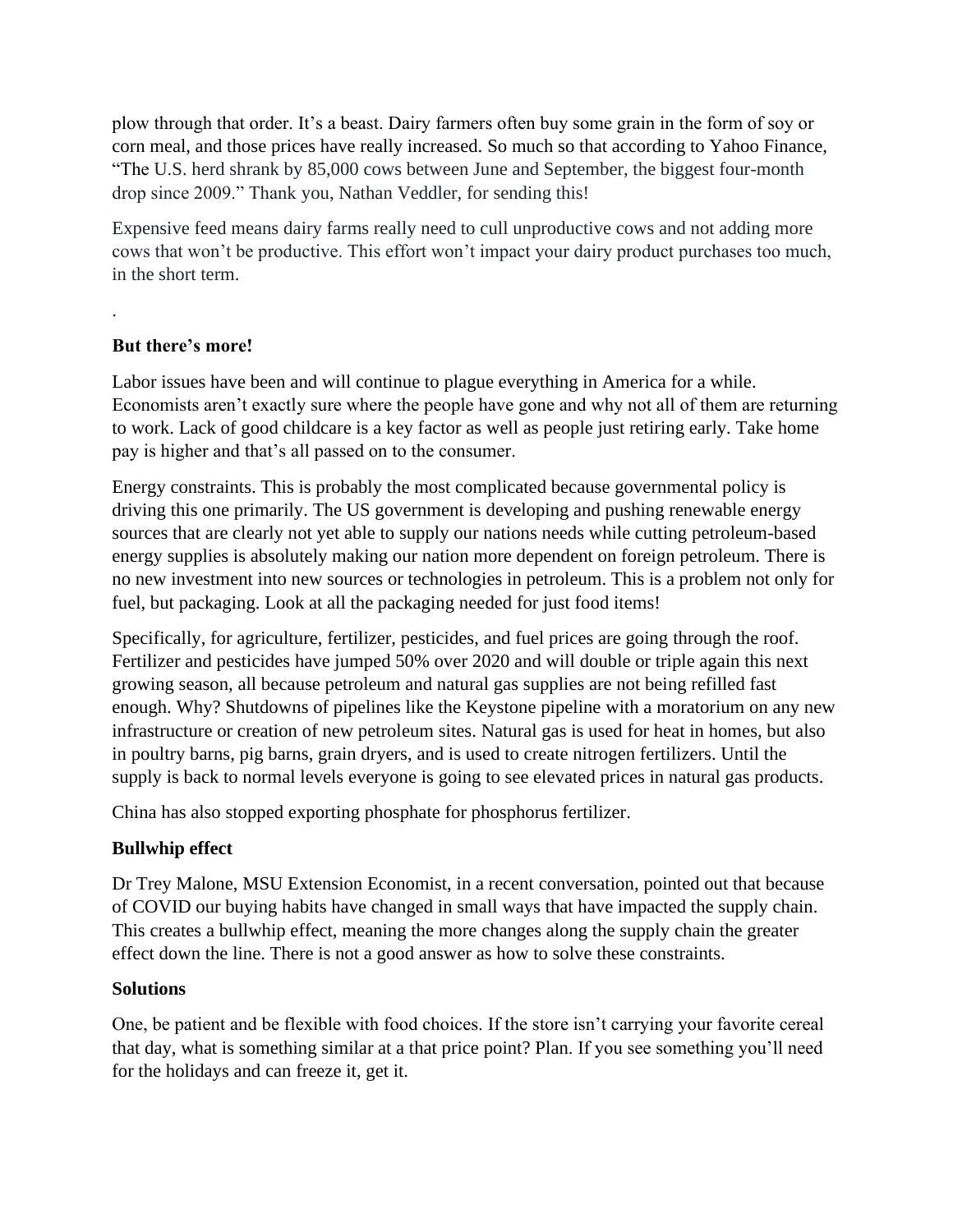Buying in bulk locally can be a good way to save money in the long run especially on beef and pork. That is if you have the room in your freezer. One Michigan beef producer, Jennifer Smith, did the math on a quarter beef bought from her farm vs the price from Meijer including sales prices from October 15, 2021. Buying from a farmer saved the purchaser over \$100. That savings goes up when buying a half or whole animal.

If you garden and canned or froze produce, you have already reduced your overall food costs. For next year, my advice is to buy things in bulk from local farmers or grow your own and preserve it. Some farms still have some produce on hand to sell.

Jodi DeHate is the Michigan Agriculture Environmental Assurance Program Technician for Missaukee, Wexford, Kalkaska, and Crawford counties. She can be contacted at [jodi.dehate@macd.org](mailto:jodi.dehate@macd.org) or 231.839.7193

|  | 50lb bag of russet potatoes for sale at Eisenga<br>Farms, near Marion. |  |
|--|------------------------------------------------------------------------|--|
|  | Photo Credit: Jodi DeHate                                              |  |

| Washed and sorted potatoes ready for shipment to be<br>packaged. Eisenga Farms, near Marion |
|---------------------------------------------------------------------------------------------|
| Photo Credit: Jodi DeHate                                                                   |

| Angus calf from Circle K Meats, near Falmouth - |  |
|-------------------------------------------------|--|
| Photo Credit: Keiana Koster Photography         |  |